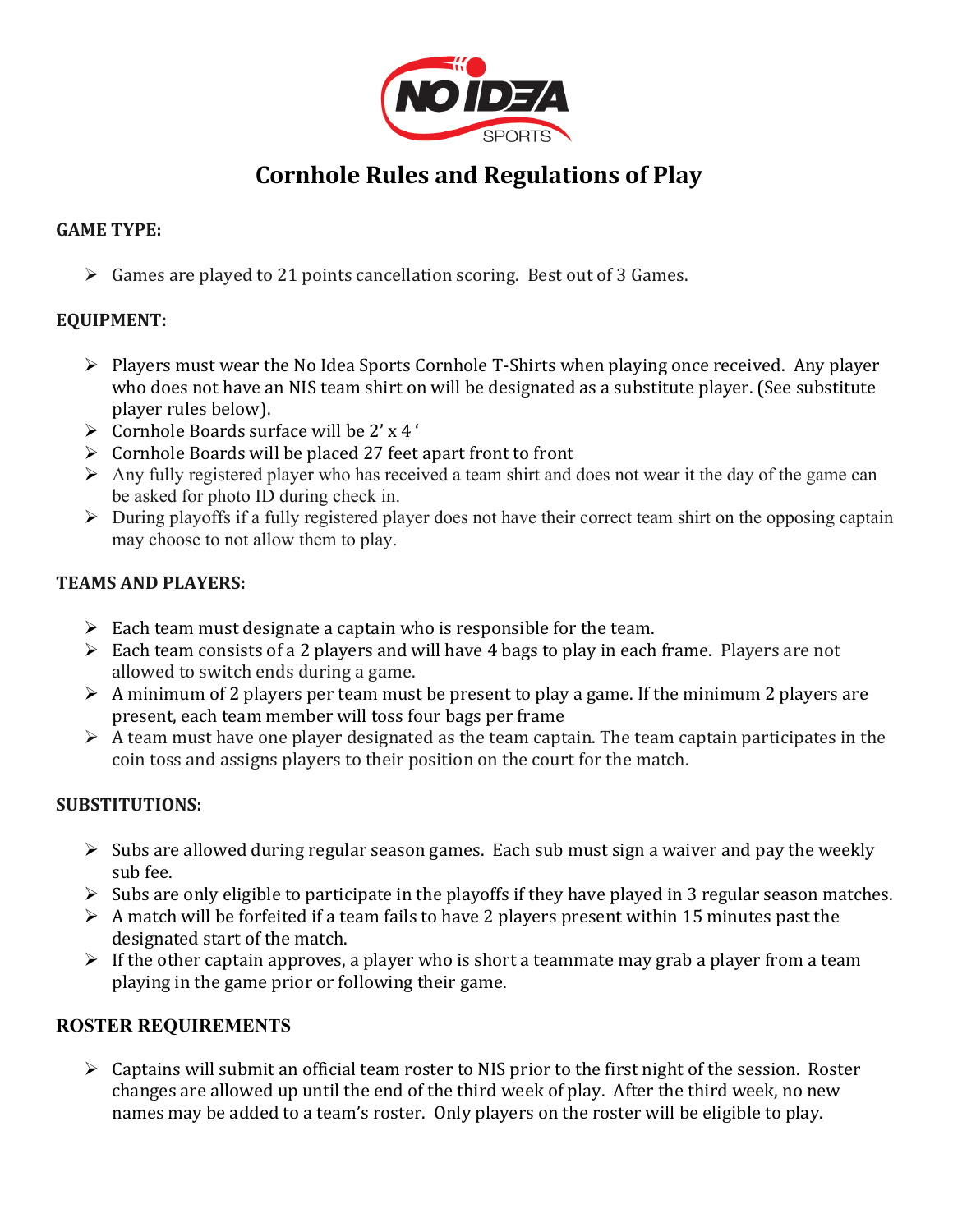- $\triangleright$  All teams must have 2 fully registered players for the season.
- $\triangleright$  If a team is short the minimum number of fully registered players by the start of their game for week 1 they will automatically forfeit that game. They may still play but will receive a loss in the standings. This rule applies for week 2, 3, 4, and 5 as well.
- $\triangleright$  If a team is still short the minimum number of fully registered players at the end of their week 5 game (end of the regular season) the teams season will end and will be removed from the final 3 weeks of the league schedule.
- $\triangleright$  Captains will forfeit his/her free season/credit if this occurs.

### **GAME NIGHTS**

- $\triangleright$  At least 2 people must be present for a team to compete. The game will result in a 21-0 forfeit if fewer than 2 people are present.
- $\triangleright$  Every 5 minutes late, following the start time, will result in 5 points given to the opposing team.
- $\triangleright$  A team has 15 minutes past the designated start time to show up. If they do show up late, but within the allotted 15 minutes, the team will not receive extra time to play, and they must complete their game in the remaining time. If they do not show up within 15 minutes, the result is a forfeit. The team that shows up will win with a score of 21-0.

### **START OF GAME**

 $\triangleright$  The game begins with a coin flip or play rock, paper, scissors between the two captains. The winner may choose the end from which play will start or the first toss of the bag, and the loser chooses the color of their team's bags. In the playoffs, the higher-seeded team has those privileges.

### **GAMES**

- $\triangleright$  A regulation game lasts 1 hour from the designated start time and is played to 21 cancellation scoring. Best out of 3 games.
- $\triangleright$  The first team to reach (or exceed) that amount at the conclusion of the frame is the winner.
- $\triangleright$  If no team has reached 21 within the allotted time, the team with the higher score wins. If the two teams are tied after regulation, additional frames are played on a sudden-death basis, the team with a higher score after a frame wins.
- $\triangleright$  One frame consists of all 8 bags thrown.

#### **COURT RULES**

- $\triangleright$  Two teams of two people, teams partners shall play, Partners shall stand at opposite cornhole boxes on the same side, from the perspective of a third person, and face each other, so there is no advantage given to one team.
- $\triangleright$  Each cornhole team shall have 4 bags of one color.
- $\triangleright$  All 8 cornhole bags begin at one end.
- $\triangleright$  One of the partners on the team who has honors shall begin play by throwing a cornhole bag at the opposite cornhole box.
- $\triangleright$  A cornhole player may throw from anywhere behind the front of the cornhole box they are throwing from.
- $\triangleright$  Game continues by alternating throws between the two opponent players until all 8 cornhole bags have been thrown.
- $\triangleright$  If a cornhole bag hits the ground then bounces up onto the board, that bag shall be taken off the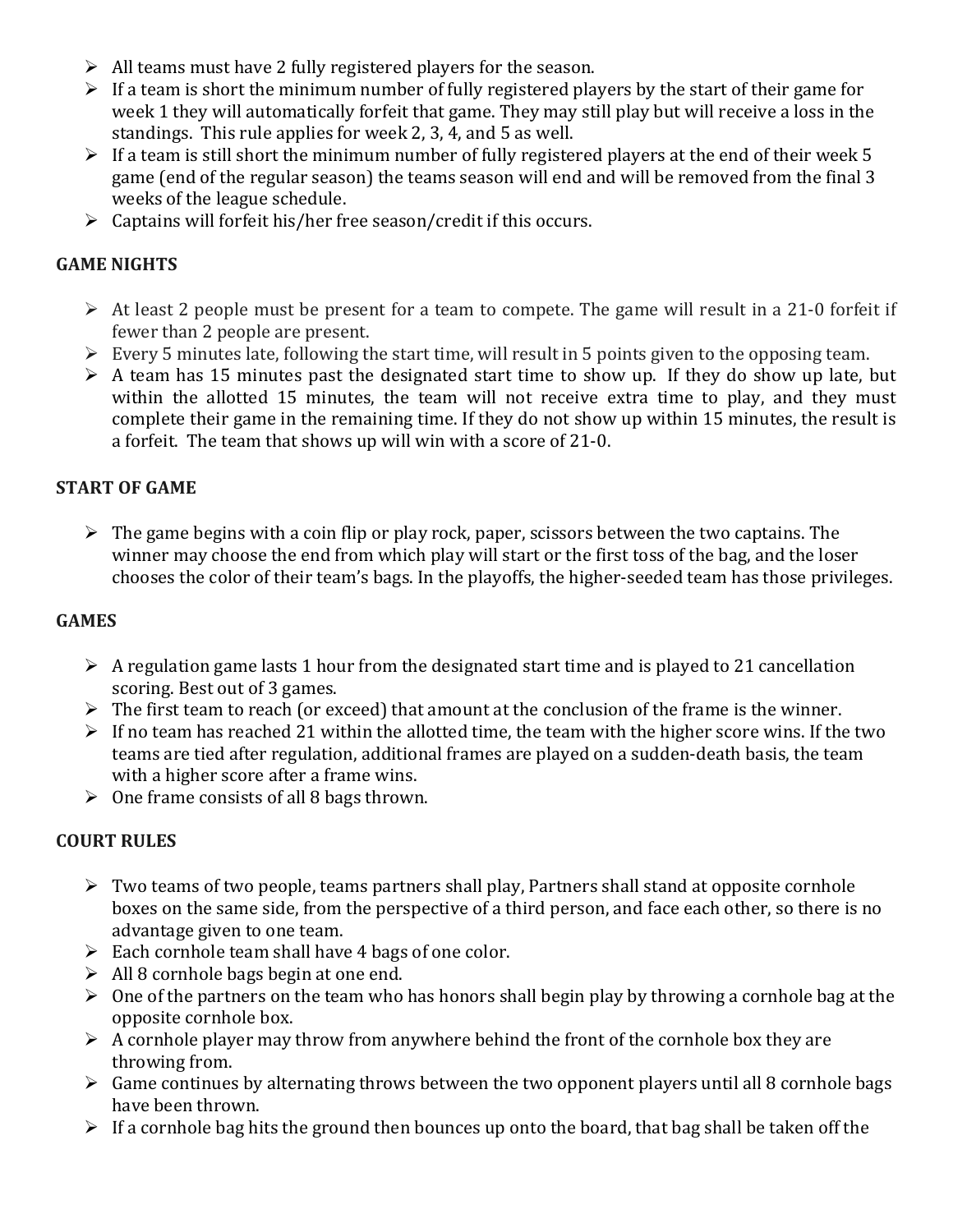playing surface.

- $\triangleright$  The next round starts when the other cornhole player on the team which has honors, throws their first cornhole bag.
- $\triangleright$  The game continues until one team reaches 21 or more points.
- $\triangleright$  If a tossed bag hits ceiling on a throw, the player will get the bag back for another toss. If the second toss hits ceiling then the team will not receive a point for that toss.

# **SCORING:**

- $\triangleright$  The official score for frame is determined after all 8 bags have been played.
- $\triangleright$  The team that scores in the last frame throws their bags in the next frame and play continues as above.
- $\triangleright$  Landing the beanbag through the hole 3 Points
- $\triangleright$  Beanbag knocked into the hole by another bag 3 Points
- $\triangleright$  Landing the beanbag on the board 1 Point
- $\triangleright$  Beanbag half on the board 1 Point
- $\triangleright$  Beanbag half on the board and touching the floor 0 Points
- $\triangleright$  Landing the beanbag anywhere other than the board 0 Points
- $\triangleright$  Beanbags landing on the board after hitting the floor 0 Points and Bag removed from board
- $\triangleright$  Beanbag resting on the board and getting knocked off by another bag 0 Points
- $\triangleright$  Points are scored at the end of each frame, after both teams on the same side have each thrown four beanbags. Every team has the opportunity to score on every throw. Cancellation scoring IS in effect.
- $\triangleright$  If both teams are tied at 21 at the end of the game, both teams will play 1 complete frame (8) pitches each) with the highest score winning. If teams are still tied, each will play 1 frame (4 pitches each) until there is a winner

# **FOUL LINE**

 $\triangleright$  A foul occurs when a player's foot goes past the edge of the front of the board during a throw. If a foot foul occurs, the player will get the bag back and have one more opportunity to throw the bag. If they go past the line again, the throw will not count.

# **DISPUTES**

- $\triangleright$  Only team captains may discuss disputed bags, or request assistance from an NIS Site Manager.
- $\triangleright$  Any dispute which cannot be resolved by the team captains shall be decided by a No Idea Sports Site Manager. Upon his/her decision, the game shall continue.
- $\triangleright$  If both teams agree on which team has the point and it is later determined that a mistake has been made, all bags played are valid. If all bags have been played, points are awarded based on the bags that have been thrown.

# **RAKING CORNHOLE BAGS**

- $\triangleright$  If bags become piled inside the cornhole board hole and may interfere or obstruct with the next pitch or if there is a questions whether a cornhole bag would have naturally fallen through the hole, a player may request to "rake" the cornhole bags that have fallen inside the hole.
- ▶ IMPORTANT NOTE: During raking, all efforts should be made to leave bags on the playing surface undisputed, in their natural state, and to leave bags that may hang on the rim of the hole from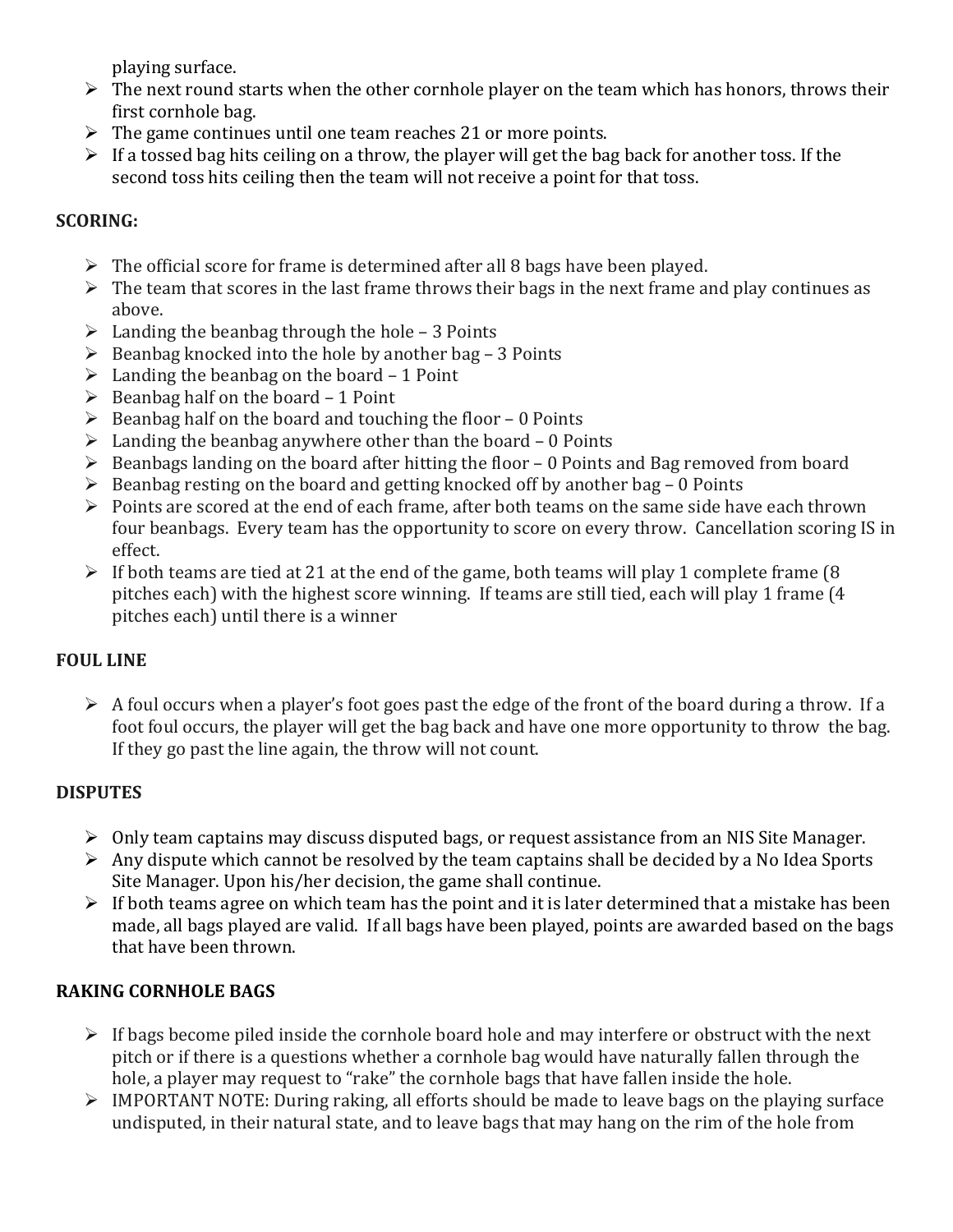falling inside the hole unnaturally. If a bag is resting on a piled bag, and unavoidably falls into the hole as a result of raking, then it shall be counted as a "cornhole."

# **PLAYOFFS**

- $\triangleright$  Seasons consist of up to 8 weeks, 5 weeks of regular season and 3 weeks of playoffs. A playoff schedule will be determined after the final week of regulation play and sent to each team's captain (via email) and posted on the website.
- $\triangleright$  All teams in the League will make the playoffs. First tiebreaker will be the team with the highest overall game differential, then the team with the highest overall game points.
- $\triangleright$  In the Playoffs, if your team loses but the winning team fails to show up for their next round game, your team is allowed to take their place as if you never lost. This measure to in place to reduce playoff forfeits.
- $\triangleright$  If your team gets knocked out of the playoffs you will still have friendly games the remaining weeks of the season. All teams are guaranteed 8 games.

# **WINNING THE GAME**

 $\triangleright$  The first team to 21 points will be deemed the winner for each game. Matches are Best Out of 3.

# **PLAYOFFS**

- $\triangleright$  All roster players are allowed to participate in the playoffs.
- $\triangleright$  Substitutes may participate in the playoffs if they have participated in at least 3 regular season games. Subs will have to play the weekly fee to participate in the playoffs as well.

# **FORFEITING**

Forfeit is strongly discouraged. Your teammates and opponents count on you to have a full team and competitive game. Each team must have 2 players to start a game.

# FORFEITING IN ADVANCE:

- $\triangleright$  If a team knows in advance that it is going to forfeit and not show up, a team member must contact NIS by 12:00 pm the day before the game. If NIS is notified on time, the team will be given losses for all scheduled matches but no further penalty.
- $\triangleright$  If a voicemail message is left or an e-mail sent, it is not considered notification unless a reply to the team is received. Failure to do so will result in forfeiting all matches, and the team will be ineligible for league playoffs and/or removed from the remainder of the schedule.
- $\triangleright$  Any team that does not notify NIS in advance of their scheduled game or at all will need to provide one full-rate individual deposit for the next season/sport they register for.

# FORFEITING AT GAME TIME/AFTER 12:00 PM:

 $\triangleright$  Any team that forfeits after 12:00 pm the day before the game will be assessed a \$25 fee that will be given directly to their opponent. This money will go directly to the team which did not receive notice they would not have an opponent that given night. All participants are expected to be able